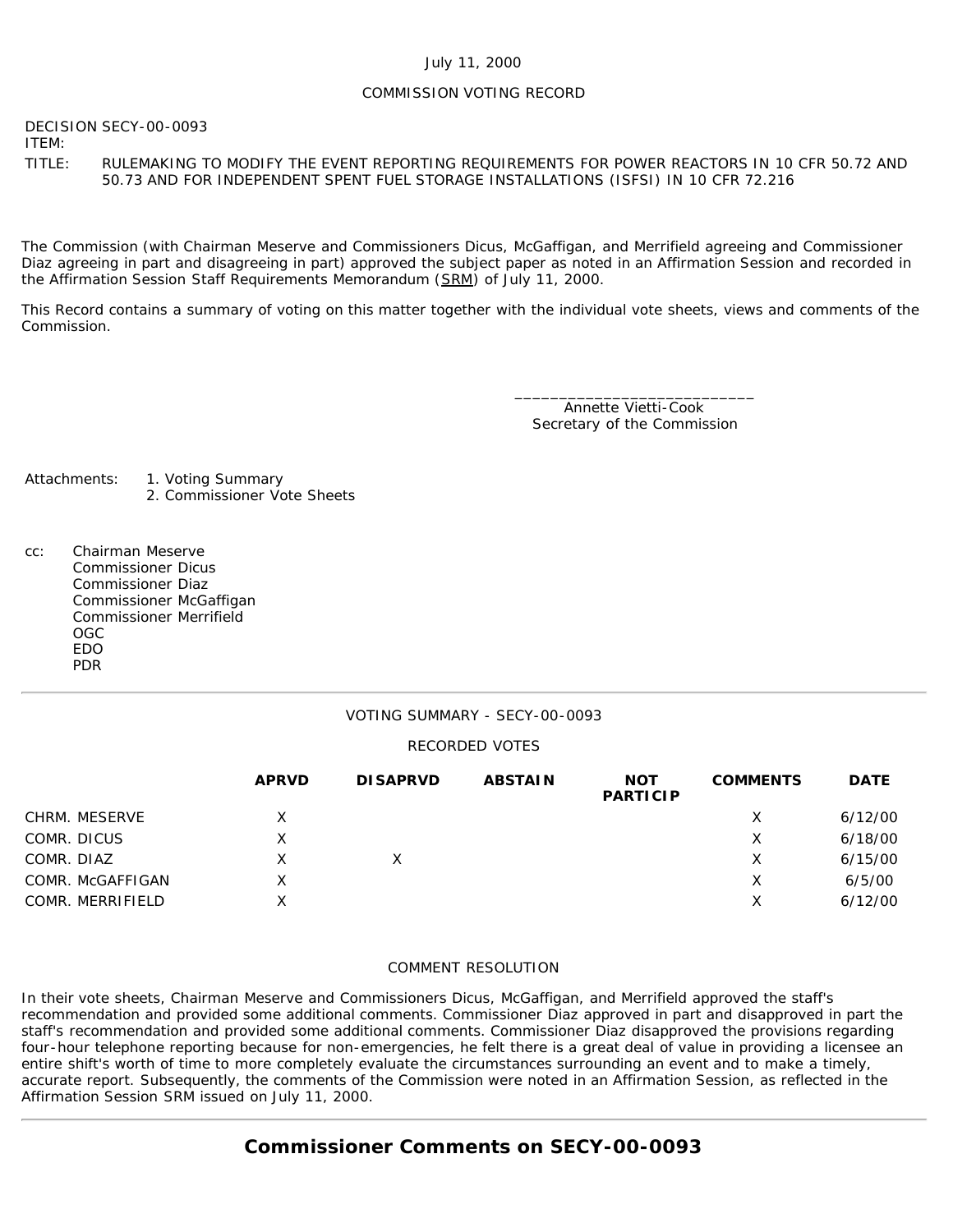## **Chairman Meserve**

I approve the staff's recommendation to publish the final rule in the *Federal Register,* subject to the editorial corrections attached. I concur with Commissioner McGaffigan's suggestions for the *Federal Register* notice. I also approve certification as required by the Regulatory Flexibility Act.

I agree with the maintenance of the 4-hour reporting criterion for certain events. This criterion represents a change from the proposed rule, which contained only 1-hour, 8-hour and 60-day reporting criteria. The 4-hour reporting criterion was reinstated for events where there may be a need for the NRC to take a reasonably prompt action or respond to heightened public concern. The rule specifies four types of events requiring 4-hour reports: two were previously classified as 1-hour reports and the remaining two were previously classified as 4-hour reports. While this change represents an additional level of reporting requirements from the proposal, it continues to result in an overall burden reduction from the current rule.

I also note some minor modifications of the Regulatory Analysis.

## **Commissioner Dicus**

I approve the publication of the *Federal Register* notice that promulgates the final rule. I also concur with Commissioner McGaffigan's proposed text for the *Federal Register Notice*.

## **Commissioner Diaz**

I approve this final rule, except for the provisions regarding four-hour telephone reporting. Most aspects of this rule will, indeed, simplify reporting requirements and enhance this agency's ability to respond in a time frame commensurate with the risk significance of events. However, I believe that the inclusion of the four hour telephonic event reporting requirement will add unnecessary confusion and complexity. The four hour report category should be deleted, and this portion of the rule should be restructured to be similar to the proposed rule. In addressing this issue, the following considerations should be kept in mind:

- ours is a national regulatory program;
- rapid event notification requirements, particularly one hour notifications, are necessary for the fulfillment of the NRC's emergency response function;
- individual States can, and do, enter into a variety of coordination arrangements with NRC licensees, and these reporting requirements do not prohibit such arrangements; and,
- for non-emergencies, there is a great deal of value in providing a licensee an entire shift's worth of time to more completely evaluate the circumstances surrounding an event and to make a timely, accurate report.

Concerning the inclusion of a list of systems in the rule language, I believe the staff's approach is appropriate for the time being. From the generic standpoint, this list is risk informed, and its use will add consistency across the industry. However, the structure and content of this list should be revisited as we progress with risk informing [10 CFR Part 50.](http://www.nrc.gov/reading-rm/doc-collections/cfr/part050/index.html)

## **Commissioner McGaffigan**

I approve subject to the following edit:

Substitute the following two paragraphs for the third and fourth full paragraphs on page 57 of the Federal Register notice. This substitute text explains the removal of §§ 72.216(a) and (b), which was not explained in the existing text:

*Spent fuel storage cask problems [former sections 50.72(b)(2)(vii) and 72.216(a)(1), (a)(2), and (b)].* The provisions of section [50.72](http://www.nrc.gov/reading-rm/doc-collections/cfr/part050/part050-0072.html)(b)(2)(vii) are deleted because these reporting criteria are redundant to the reporting criteria contained in sections  $72.216(a)(1)$  and  $(a)(2)$ . Repetition of the same reporting criteria in different sections of the rules added unnecessary complexity and was inconsistent with the current practice in other areas, such as reporting of safeguards events as required by section [73.71](http://www.nrc.gov/reading-rm/doc-collections/cfr/part073/part073-0071.html).

Sections [72.216](http://www.nrc.gov/reading-rm/doc-collections/cfr/part072/part072-0216.html)(a)(1) and (a)(2) place upon general licensees the same reporting criteria as are placed on specific licensees under sections [72.75](http://www.nrc.gov/reading-rm/doc-collections/cfr/part072/part072-0075.html)(b)(2) and (b)(3). To avoid duplication in Part 72, sections 72.216(a)(1) and (a)(2) are deleted and section 72.216(c) is abridged to simply require that the general licensee shall make initial and written reports in accordance with sections [72.74](http://www.nrc.gov/reading-rm/doc-collections/cfr/part072/part072-0074.html) and 72.75. These changes eliminate a reference in section 72.216(a) to section 50.72(b)(2)(vii), now deleted, which had established the time limit for initial notification by general licensees. The same time limit is placed on general licensees by including them within the scope of section 72.75(b). Section 72.216(b) is also deleted because its requirements for a written report are encompassed by section 72.75(d)(2).

### **Commissioner Merrifield**

The staff should revise the fourth paragraph of the press release to clarify that under the revised regulations, there are three